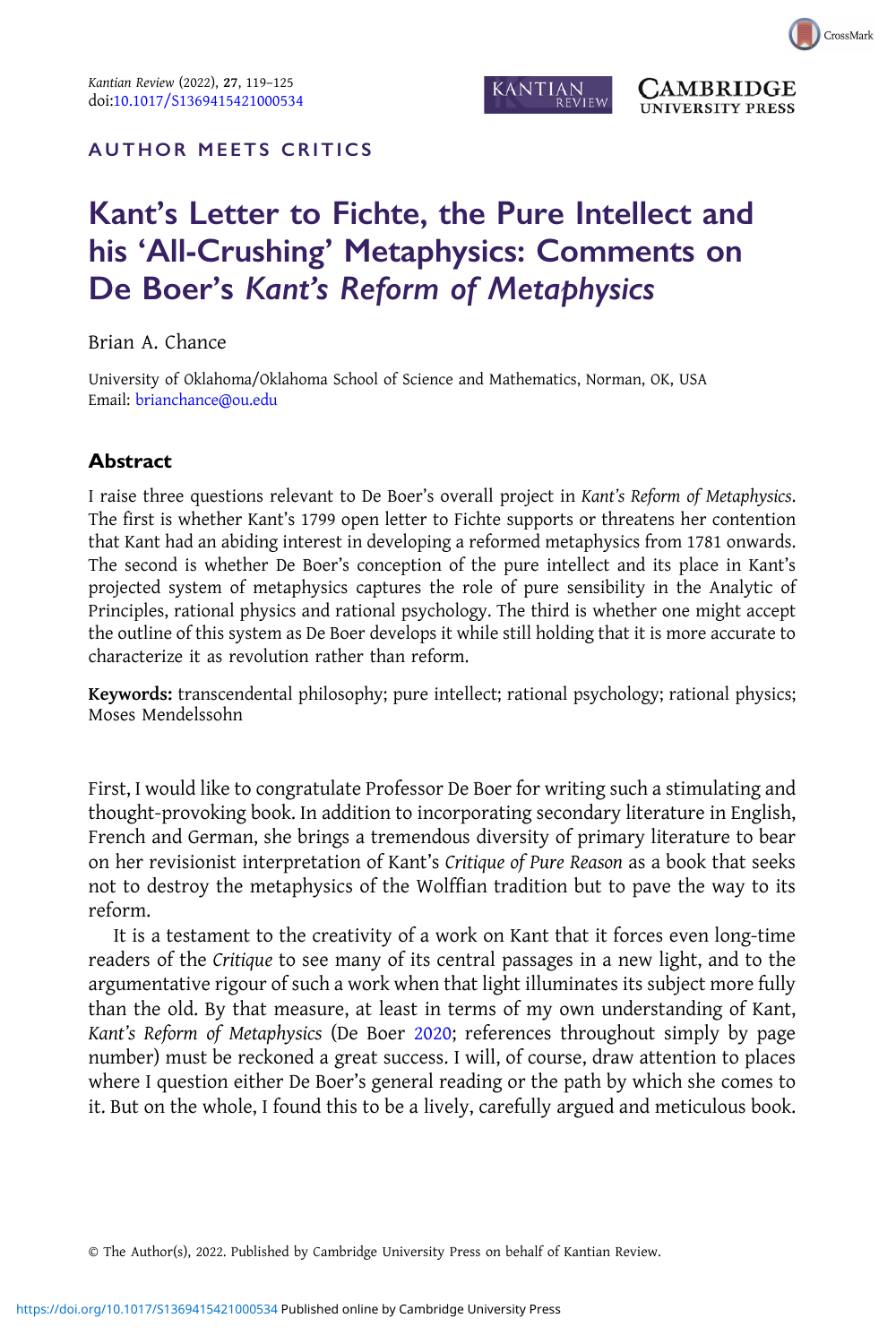#### 1

As I have already mentioned, the principal thesis of De Boer's book is that the Critique of Pure Reason is not an attempt to destroy the metaphysics of the Wolffian tradition but to pave the way to its reform. De Boer thus takes seriously Kant's frequent claims that the Critique is a propaedeutic to metaphysics but also his claim that the metaphysics developed in the wake of the Critique will 'follow the strict method of the famous Wolff, the greatest of all dogmatic philosophers' (Bxxxvi; translations throughout from Kant [1998\)](#page-6-0). I must admit to having always read this as a bit of hollow praise designed to satisfy Kant's Wolffian readers. Having now read Kant's 1790 letter to Kästner, which De Boer cites in chapters 1 and 8, I am far more inclined to take these remarks seriously. Indeed, these comments, combined with the remaining correspondence she considers in chapter 8, make clear that Kant was not only interested in developing a reformed version of metaphysics in 1781 but also that he remained interested in doing so up through the end of the 1790s.

As an initial point of criticism, however, it seems to me that Kant's 1799 open letter to Fichte presents more of a challenge to De Boer's characterization of Kant's continued interest in articulating his reformed metaphysics than she suggests (p. 251). As Zweig translates the relevant portion of this letter, Kant writes:

I must remark here that the assumption that I intended to publish only a propaedeutic to transcendental philosophy and not the actual system of this philosophy is incomprehensible to me. Such an intention could never have occurred to me, since I took the completeness of pure philosophy within the Critique of Pure Reason to be the best indication of the truth of that work. (12: 370–1; in Kant [1999](#page-6-0))

Thus, it appears in 1799 that Kant regards the Critique of Pure Reason as the system of transcendental philosophy and, presumably, that this system is complete, contrary to his many letters in the 1780s and early 1790s that attest to the contrary.

As De Boer notes, however, Zweig's translation omits the words 'gepriesen habe' from the second sentence of the passage, which I now quote in German:

Es hat mir eine solche Absicht nie in Gedanken kommen können, da ich selbst das vollendete Ganze der reinen Philosophie in der Crit. der r. V. für das beste Merkmal der Wahrheit derselben gepriesen habe. (12: 371)

Taking these omitted words into consideration, De Boer translates this sentence as follows:

Such an intention could never have occurred to me, since I myself, in the Critique of Pure Reason, have lauded (gepriesen habe) the completed whole of pure philosophy as the best indication of the truth of this philosophy (derselben). (p. 252; second interpolation mine)

Translated in this way, the passage does not indicate that the Critique of Pure Reason itself is the 'completed whole of pure philosophy' but rather that it is merely the place in which Kant 'lauded the complete whole of pure philosophy'. As De Boer puts it: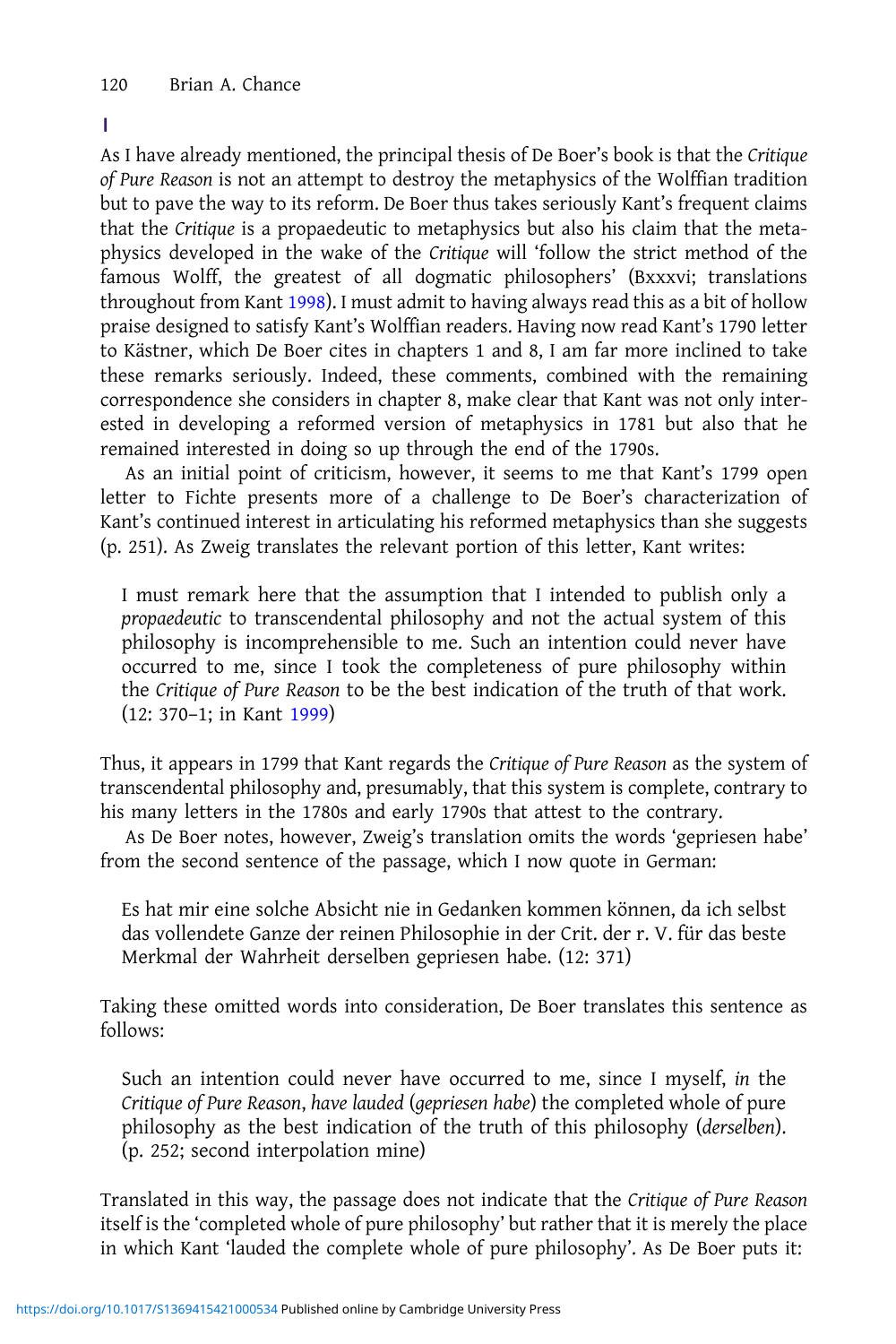The preposition 'in' pertains not to what is actually contained in the Critique of Pure Reason, but to what is recommended in it. Read in this way, there can be no doubt that the passage concerns Kant's long-term intention to publish a metaphysical system, not the question as to what he took himself to have achieved. (p. 252)

On this reading, Kant's letter is indeed consistent with De Boer's view that Kant 'never changed his mind as regards his intention to elaborate a reformed version of Wolff and Baumgarten's metaphysical treatises' (p. 250).

In the broader context of the letter, however, it seems to me that what Kant 'took himself to have achieved' is precisely what is at issue. Kant's letter responds to the anonymous review of Johann Gottlieb Buhle's Sketch of Transcendental Philosophy published in Erlangen's Literary Magazine. In his review, the reviewer expresses surprise at Buhle's insistence that he 'has no difficulty understanding that Kant, as the inventor of the idea of transcendental philosophy, also realized it in its complete totality (ganzer Umfang)' (Buhle [1798](#page-5-0): 49; quoted in Anonymous [1799:](#page-5-0) 58). The source of the reviewer's surprise is that Kant himself, the reviewer insists, regards the Critique of Pure Reason as 'a propaedeutic to transcendental philosophy but not a system of this philosophy itself' (Anonymous [1799:](#page-5-0) 58).

Kant references this assertion in the first sentence of the passage from his letter to Fichte, which I now quote in my own translation, which differs little from De Boer's and Zweig's: 'the presumption to claim I intended merely to deliver a propaedeutic to transcendental philosophy and not a system of this philosophy itself is incomprehensible to me' (12: 370). The 'presumption' (Anmaßung) in question is the reviewer's claim that the Critique is 'a propaedeutic to transcendental philosophy but not a system of this philosophy itself'. Indeed, Kant's use of indirect speech makes it clear that he has the precise wording of the reviewer's claim in mind. Thus, the question at issue in this part of Kant's letter is not what is 'recommended' in the Critique, as De Boer (p. 252) suggests, but what the Critique actually accomplishes.

There is also a grammatical ambiguity in the second sentence of the passage that I think is best resolved in favour of the reading De Boer wants to resist. What strikes me as ambiguous here is the antecedent of derselben. On De Boer's translation, this antecedent is the 'pure philosophy' the 'complete whole' of which is 'lauded' in the Critique. Since one can laud something in a work that is distinct from the work itself, De Boer, as we have seen, also interprets the second 'in' to indicate not 'what is actually contained in the Critique of Pure Reason' but 'what is recommended in it' (p. 252).

However, another grammatically possible and indeed more proximate antecedent of derselben is 'the Critique of Pure Reason'. On this reading, which Zweig also prefers, the 'completed whole of pure philosophy in the Critique of Pure Reason' would be 'lauded' as the 'best indication of the truth of the Critique of Pure Reason' or, as Zweig phrases it, 'the best indication of the truth of that work' (my emphasis). I therefore propose the following translation:

Such an intention could never have occurred to me, since I myself have lauded the completed whole of pure philosophy in the Critique of Pure Reason as the best indication of the truth of the Critique of Pure Reason.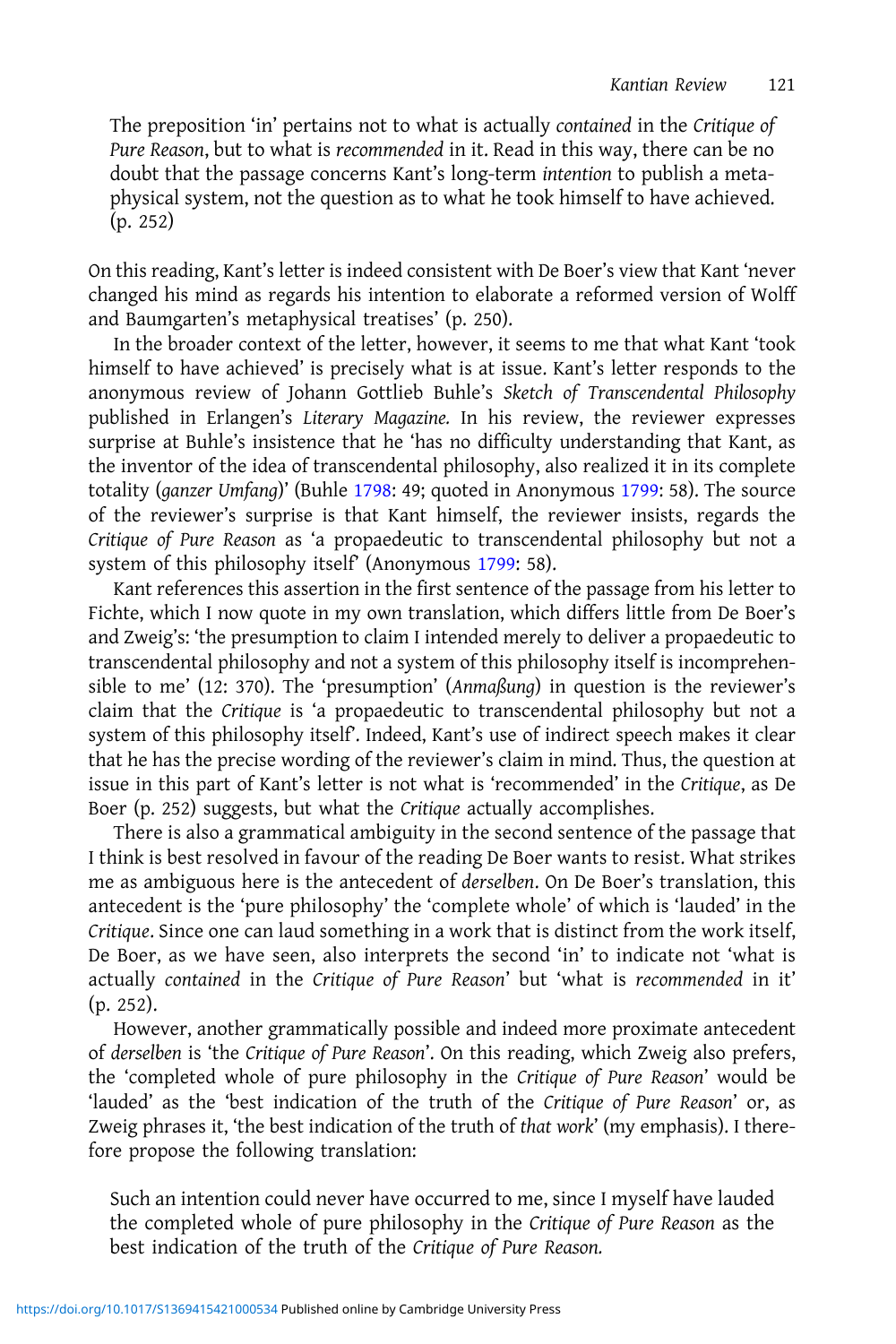Interpreted in this way, this passage from Kant's letter suggests that, in 1799 at least, he wanted the public to regard the Critique of Pure Reason as both the propaedeutic to his system of transcendental philosophy and the system itself.

Thus, instead of attempting to reinterpret the content of Kant's letter on this point, I think it would be more advantageous from De Boer's perspective to undercut its significance for her overall interpretation in a different way. The reviewer of Buhle's book goes on to describe Kant as the 'first teacher of transcendental philosophy' but Fichte as 'indisputably' the 'first transcendental philosopher' who 'realized the plan sketched in the Critique and systematically developed the transcendental idealism to which Kant had gestured' (Anonymous [1799](#page-5-0): 61). It thus seems reasonable to interpret Kant's insistence in his open letter that the Critique is both a propaedeutic to a system of transcendental philosophy and the system itself as an attempt to wrest control of his philosophical legacy from the hands of Fichte and those, like the reviewer of Buhle's book, who clearly supported him. That this attempt is at odds with Kant's privately expressed desire in his letters from the 1780s and early 1790s as well as in the unpublished drafts of the prize essay to develop his projected metaphysical system does not imply, it seems to me, that Kant's belief in the importance of developing this system had changed.

## $\overline{2}$

Another, more general, question I have concerns the role of pure sensibility in Kant's projected system of metaphysics as De Boer understands it. In chapter 8, she divides this system into a metaphysics of nature and a metaphysics of morals. She then divides the former, which is her focus, into transcendental philosophy, which is the part of Kant's projected system that is begun but not finished in the Critique of Pure Reason itself, and rational physiology, which is the part of the system that is only announced in the Critique (pp, 216–22).

Transcendental philosophy, as I understand De Boer's position, consists in the examination of a priori concepts and principles of the cognition of objects as such. And I think she makes a persuasive case in chapter 3 that, at this level of generality, 'transcendental philosophy' can denote Kant's specific way of approaching these issues as well as the Wolffian ontology and the 'transcendental philosophy of the ancients', which Kant wants either to reject or reform (pp. 87–8).

Specifically with respect to Kant's arguments in the Critique, however, she takes the Metaphysical Deduction and the Analytic of Principles to belong to transcendental philosophy, while the Transcendental Deduction, Schematism and Phenomena/ Noumena chapters are relegated to the aspect of transcendental cognition she terms 'transcendental critique' (pp. 91–6). The Critique, however, does not completely develop transcendental philosophy, primarily because it gives no account of the predicables, i.e. the a priori concepts that are derived from the categories of the pure understanding (pp. 219, 237).

Since the Analytic of Principles uses the schematized categories to demonstrate the principles of possible experience and since the schematization of the categories itself involves pure time, it would therefore seem that the content of transcendental philosophy includes at least this aspect of pure sensibility. However, there are passages in De Boer's book that suggest the contrary. In her discussion of the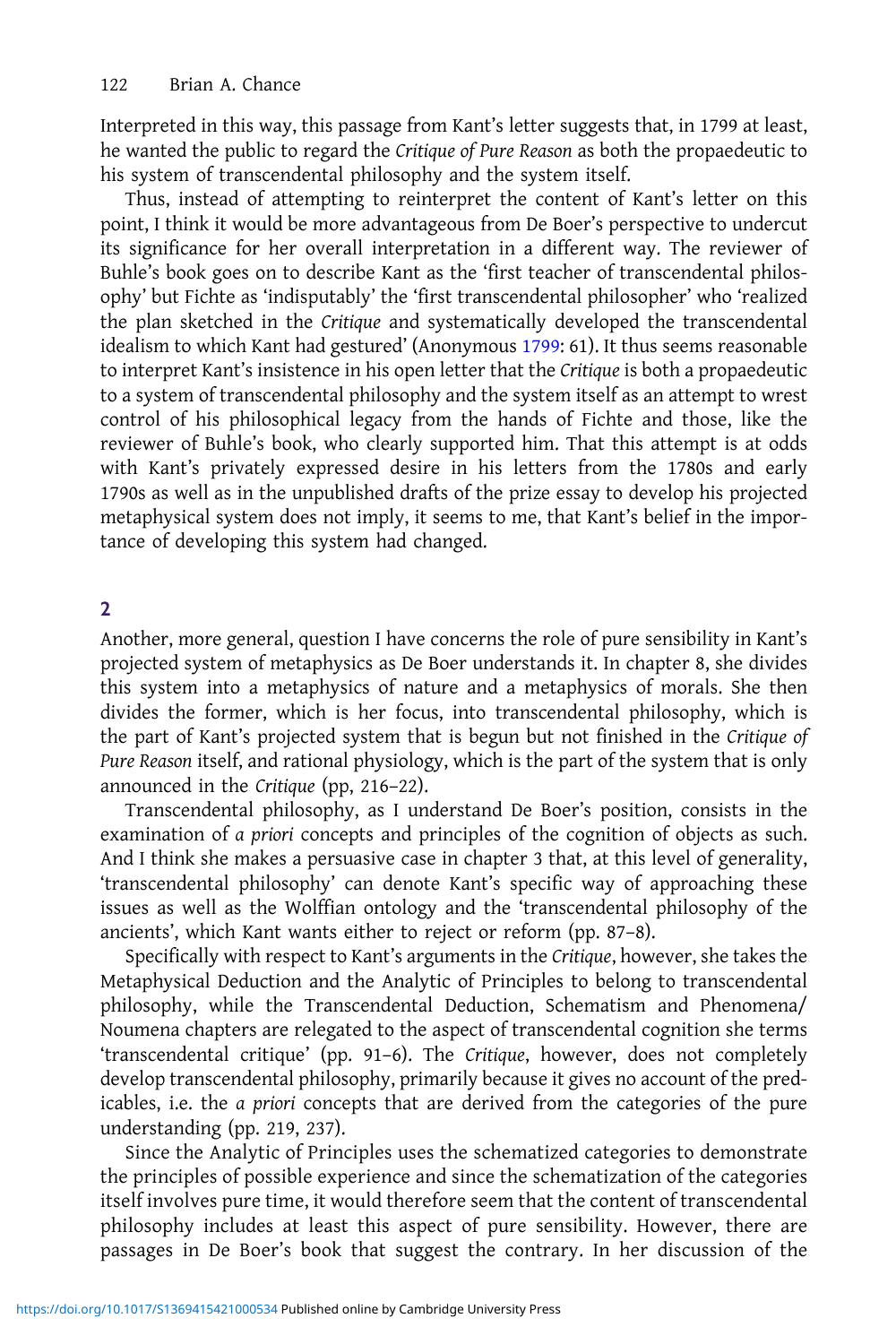Inaugural Dissertation in chapter 2, for example, she writes that both this work and the Critique 'defend the position that metaphysics ought to purge itself of any concepts and judgments gained by sensibility in order to resolve its internal conflicts' (p. 57).<sup>[1](#page-5-0)</sup> Similarly, in her discussion of Kant's two-pronged critique of metaphysics in chapter 3, she writes that the Critique requires 'scientific metaphysics' to, among other things, 'shed its dependence on pure sensibility' (p. 68). Finally, De Boer emphasizes in a number of places (e.g. pp. 82, 93, 99) that transcendental philosophy concerns the 'pure intellect', and one of the primary senses in which the intellect is pure is that it is non-sensible and that its products (i.e. the categories) are independent of sensibility.[2](#page-5-0)

The role of sensibility is also difficult to pin down in rational physiology, the branch of the metaphysics of nature that on De Boer's view is not developed at all in the first Critique. Kant divides rational physiology into immanent and transcendent branches, and De Boer is clear that the two disciplines that are part of the latter branch (rational cosmology and rational theology) both abstract from space and time (pp. 220, 242–, 245). So if sensibility enters rational physiology, it is not through its transcendent part.

With respect to the immanent part of rational physiology, however, there is some ambiguity in De Boer's account. This part of rational physiology contains two disciplines, rational physics and rational psychology. De Boer is clear that the former involves sensibility in two ways. First, rational physics presupposes the empirical concept of matter but only insofar as it treats 'the pure concepts and principles that allow the human mind to obtain knowledge of material bodies' (p. 235). These concepts and principles are contrasted with those of ontology or transcendental philosophy, which allow the human mind to obtain knowledge of objects 'as such' (ibid.). Second, De Boer suggests that at least some of the principles of rational physics are synthetic a priori, which would entail that rational physics also involves pure sensibility. In particular, De Boer writes that the Metaphysical Foundations of Natural Science 'arguably instantiates, albeit in a provisional manner, Kant's projected rational physics' (p. 237). Of that book, she subsequently writes:

The metaphysical principles treated in the various chapters, for their part, appear to be – warranted – synthetic a priori judgments even though Kant does not use the term in this context: these principles arguably determine, independently of experience, how something can be an object of mathematical physics in the first place. (p. 237)

De Boer claims, however, that rational psychology, in contrast to rational physics, involves no synthetic a priori principles and also that its object, the 'I think', is produced by 'completely abstracting from sensible determination, that is, by isolating the mere act of apperception' (p. 239). So it would appear that, unlike rational physics, rational psychology does not rely on an empirical concept of its object.

There are, it seems to me, two problems with laying out the distinction between rational physics and rational psychology in this way. First, Kant is clear in the Architectonic that rational psychology takes as its object not merely the concept of a 'thinking being' but the 'empirically inner representation "I think"' (A848/B876; my emphasis). $3$  So it would seem that rational psychology draws on the empirical in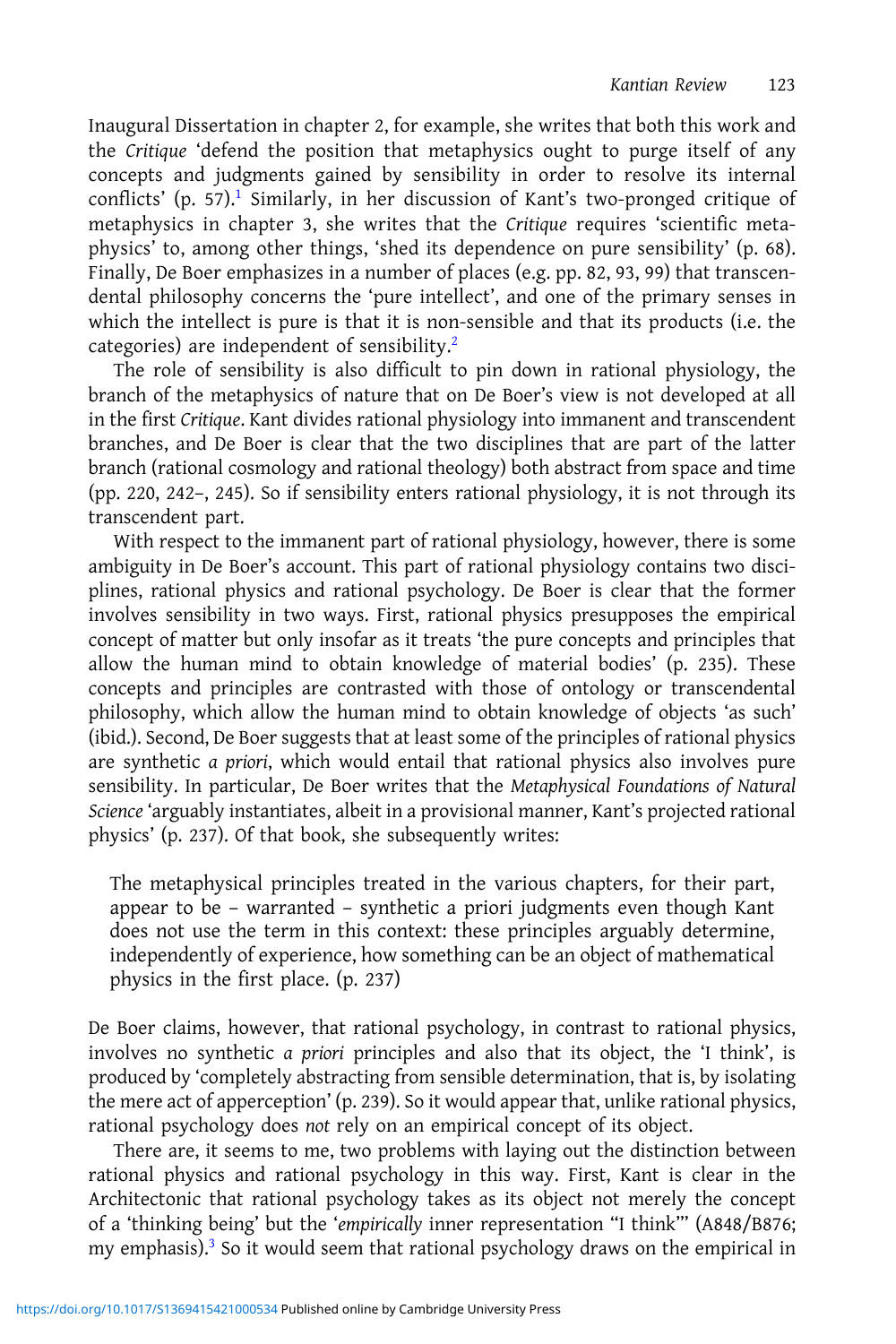<span id="page-5-0"></span>much the same way rational physics does, namely, by taking 'from experience nothing more than what is necessary to give ourselves an object' (A848/B876).

Second, if the synthetic a priori judgements of the Metaphysical Foundations belong to rational physics understood as a part of Kant's reformed metaphysics, it would seem that they must also draw - contrary to De Boer and Pollok ([2001](#page-6-0): 81), whom she approvingly cites – on the synthetic a priori principles articulated in the Analytic of Principles (p. 236). The reason for this is that, on De Boer's view, the Analytic of Principles belongs to ontology or transcendental philosophy, which is the discipline that treats the pure concepts and principles that allow the mind to obtain knowledge of objects 'as such' (p. 235). If the synthetic a priori principles of the Analytic of Principles are necessary for the mind to obtain knowledge of objects as such, they must also be necessary for the mind to obtain knowledge of objects of rational physics.

#### 3

Finally, De Boer begins her book by quoting Mendelssohn's often-cited reference to 'the all-crushing Kant' in the preface to his Morning Hours (p. 1). Her overall intent, as I have already mentioned, is to undermine this characterization, both by drawing attention to Kant's continued interest in developing a reformed system of metaphysics and by developing an outline of that system based on the Architectonic and Kant's metaphysics lectures, correspondence and Reflexionen.

However, I think it is worth asking whether one can accept De Boer's characterization of Kant's overall aims and of the outline his reformed system of metaphysics would have taken while still maintaining that, at least with respect to Wolffian metaphysics, Kant remains the alles Zermalmender. In certain respects, Kant's insistence that he wants to identify the faults of the old metaphysics to usher in the new is similar to Hume's comments in the first Enquiry that the 'justest and most plausible objection' against metaphysics is that it is 'not properly a science' and that we must 'cultivate the true metaphysics' in order 'to destroy the false and adulterate' (Hume [1975:](#page-6-0) 1.11–12). What Hume means by 'true metaphysics', of course, is unlikely to be accepted as metaphysics by those who defend what he describes as its 'false and adulterous' cousins. While an exploration of this suggestion is beyond the scope of my comments, one might similarly wonder whether Mendelssohn would recognize Kant's reformed metaphysics as metaphysics or whether what De Boer characterizes as reform would seem to him more like revolution.

#### **Notes**

1 De Boer includes a subsequent but also more ambiguous version of this claim on p. 218.

- 2 I discuss these issues in Chance [2018a](#page-6-0): 19–22 and [2018b](#page-6-0): 33–46.
- 3 De Boer omits 'empirically' in her quotation of this passage (p. 239).

## References

Anonymous (1799) Review of J. G. Buhle's Entwurf der Transscendentalphilosophie. Litteratur-Zeitung, 8, 57–62. [https://reader.digitale-sammlungen.de/de/fs1/object/display/bsb10501949\\_00039.html?zoom](https://reader.digitale-sammlungen.de/de/fs1/object/display/bsb10501949_00039.html?zoom=0.55)=[0.55](https://reader.digitale-sammlungen.de/de/fs1/object/display/bsb10501949_00039.html?zoom=0.55) Buhle, Johann G. (1798) Entwurf der Transscendentalphilosophie. Göttingen: Philipp Georg Schröder.